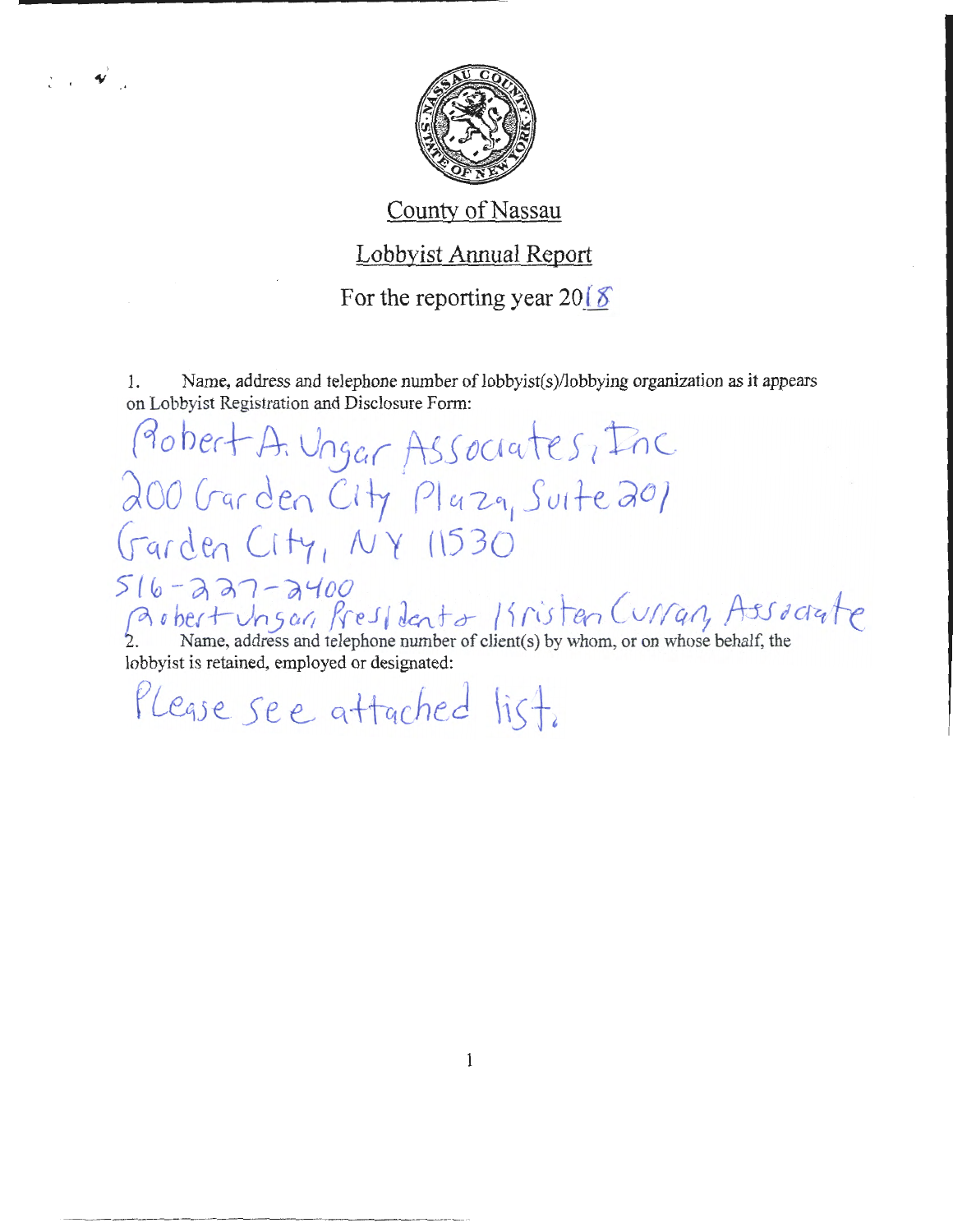·' 3. A description of the subject or subjects on which each lobbyist retained, employed or designated by such client has lobbied:

Please see the attached Ust.

.,.

4. Names of the persons and agencies before which such lobbyist has lobbied: Nassau Caunty Legislator-Rich Nicolello *NrAJS c.v Cuv(j* {r *G-e* yiJ *1'{1-vrt.* 

 $N$ sysav (ourly Colice Deputment

5. List below amounts for any compensation paid or owed to the lobbyist during the prior year for the purposes of lobbying. Such amounts shall be detailed as to amount, to whom paid and for what purpose.

| Amount | Details<br>Please see attached list |
|--------|-------------------------------------|
|        |                                     |
|        |                                     |
|        |                                     |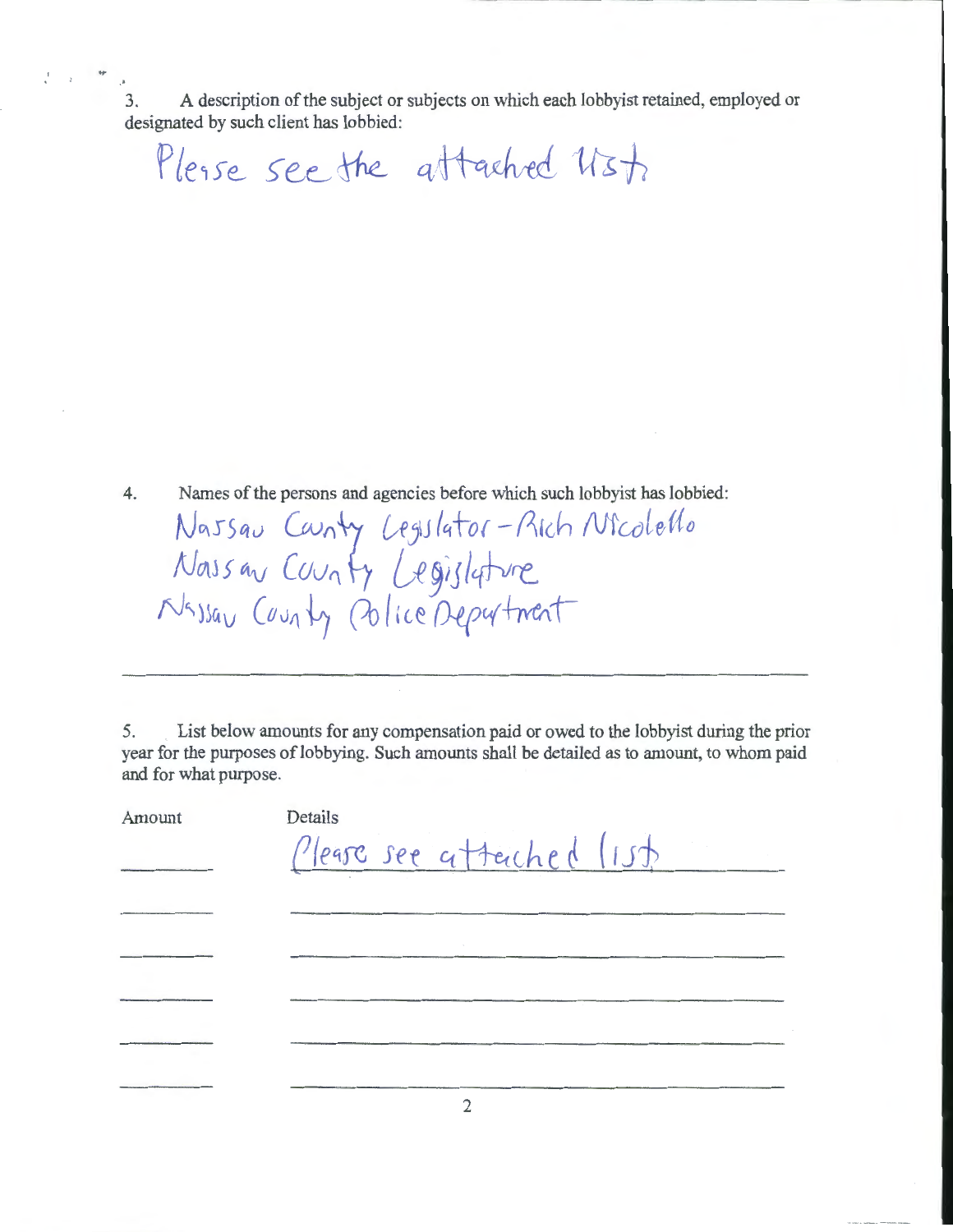| 6. | List below the cumulative total amounts earned for lobbying throughout the year: |
|----|----------------------------------------------------------------------------------|

 $\frac{1}{2} \left( \frac{1}{2} \right) \left( \frac{1}{2} \right) \left( \frac{1}{2} \right) \left( \frac{1}{2} \right) \left( \frac{1}{2} \right)$ 

- $00,00$
- List below the expenses incurred or expensed by lobbyist for the purpose of lobbying: 7.

| Amount | Details                                                          |
|--------|------------------------------------------------------------------|
|        |                                                                  |
|        |                                                                  |
|        | Lobbyut did not incur or expected<br>expenses for the purpose of |
|        |                                                                  |
|        |                                                                  |
|        |                                                                  |
|        |                                                                  |
|        |                                                                  |
|        |                                                                  |
|        |                                                                  |
|        |                                                                  |
|        |                                                                  |
|        |                                                                  |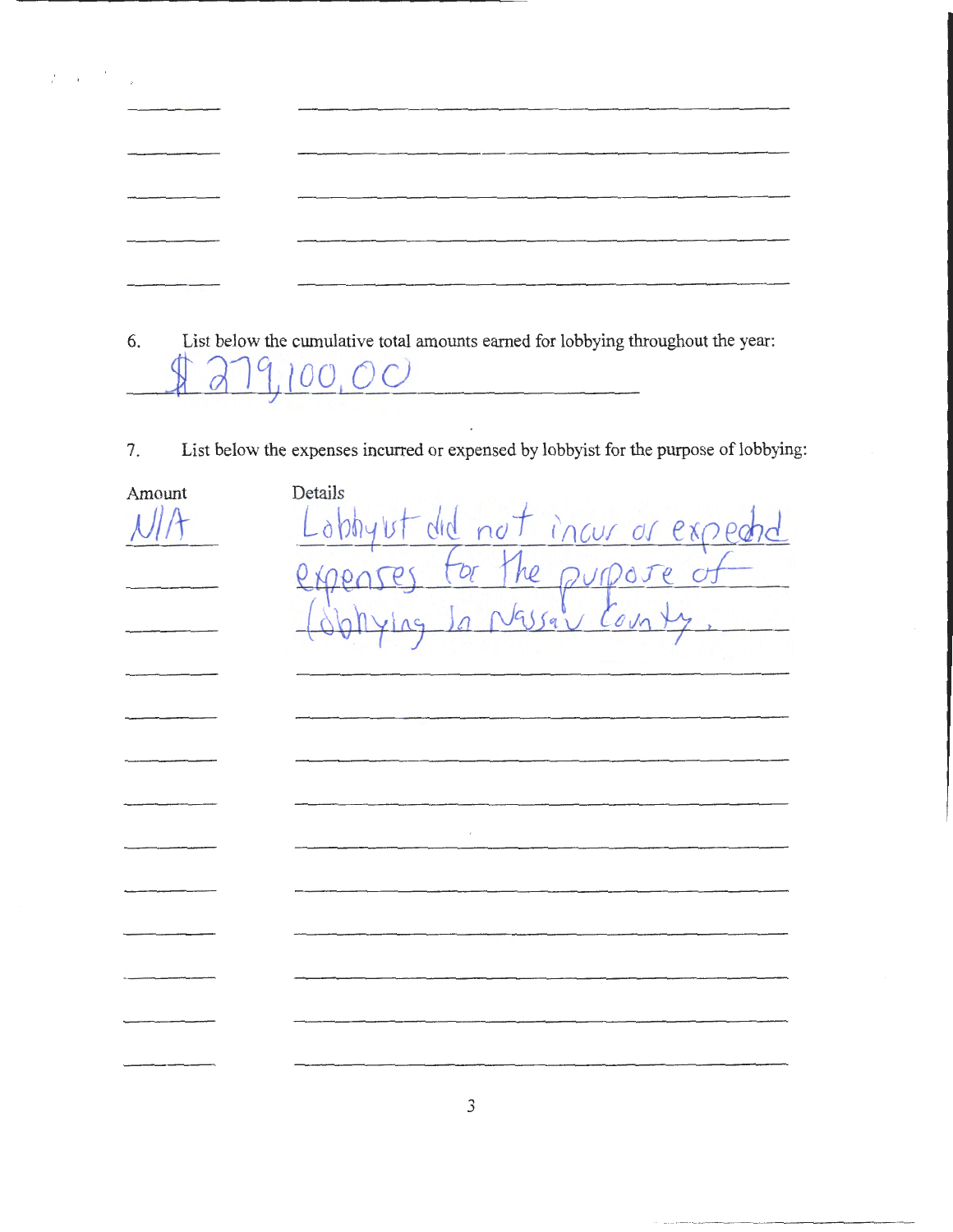8. List below the cumulative total amounts expended for lobbying throughout the year:

I understand that copies of this form will be sent to the Nassau County Department of Information Technology ("IT") to be posted on the County's website.

I also understand that upon termination of retainer, employment or designation I must give written notice to the County Attorney within thirty (30) days of termination.

VERIFICATION: I certify that all statements made on this statement are true, correct and complete to the best of my knowledge and belief and I understand that the willful making of any false statement of material fact herein will subject me to the provisions of law relevant to the making and filing of false instruments and will render such statement null and void.

| Dated: $O( 1 )$ a(c) $9$ | Signed: |                               |
|--------------------------|---------|-------------------------------|
|                          |         | Print Name: $Roker+A, U_{NS}$ |
|                          |         | Title: President              |

| SS:                                           |       |
|-----------------------------------------------|-------|
| STATE OF NEW YORK)<br>(Sing COUNTY OF NASSAU) |       |
| Sworn to before me this                       |       |
| Day of $\log$ 4n vary                         | 2019. |
|                                               |       |
| NOTARY PUBLIC                                 |       |

AJ *one\_* 

 $\mathbf{r}^{\prime}$   $\mathbf{r}$   $\mathbf{r}$   $\mathbf{r}$   $\mathbf{r}$ 

KENNETH J. ZWEIG NOTARY PUBLIC-STATE OF NEW YORK No. 02ZW6333658 Qualified In Kings County My Commission Expires November 30, 2019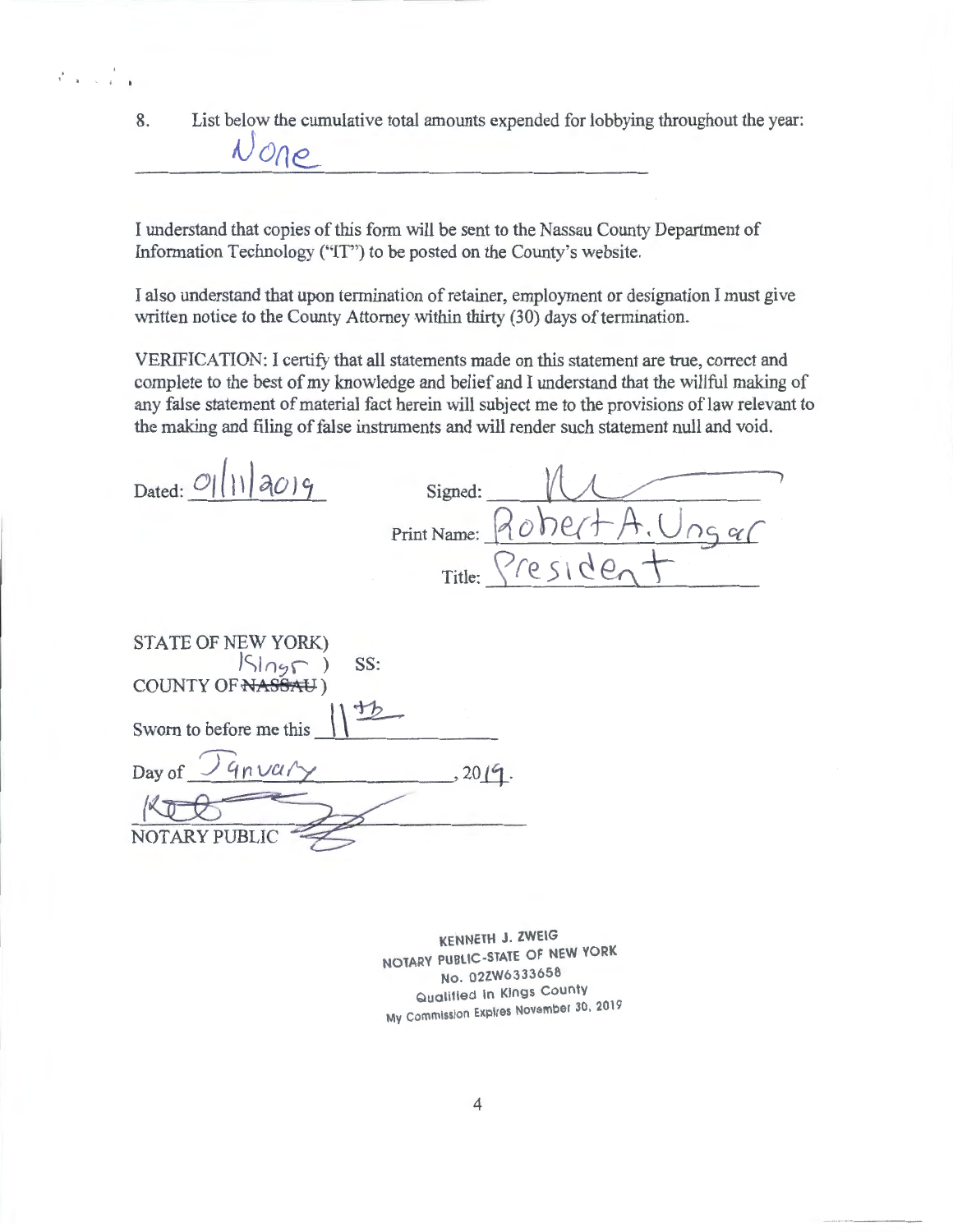#### Robert A. Ungar Associates, Inc. Nassau County Lobbyist Annual Report for 2018

3. A description of the subject or subjects on which each lobbyist retained, employed, or designated by such client has lobbied.

ACCENUTRE LLP - Positive ID, Integrated eligibility systems.

.•

FIRE MARSHALL BENEVOLENT ASSOCIATION OF NASSAU COUNTY- All matters affecting unions, labor issues, pension benefits, disability issues and home rules.

NASSAU COUNTY DEPUfY SHERIFF'S BENEVOLENT ASSOCIATION, INC. - All matters affecting unions, labor issues, pension benefits, disability issues and home rules.

NASSAU COUNTY POLICE MEDIC ASSOCIATION, INC. - All matters affecting unions, labor issues, pension benefits, disability issues and home rules.

NASSAU COUNTY SHERIFF'S CORRECTION OFFICERS BENEVOLENT ASSOCIATION - All matters affecting unions, labor issues, pension benefits, disability issues and home rules.

ATOS IT SOLUTIONS AND SERVICES, INC. - Telecommunications.

INTERMEDIX CORPORATION -Ambulance transport invoicing, billing and litigation services.

NFRASTRUCTURE, INC. - Information technology.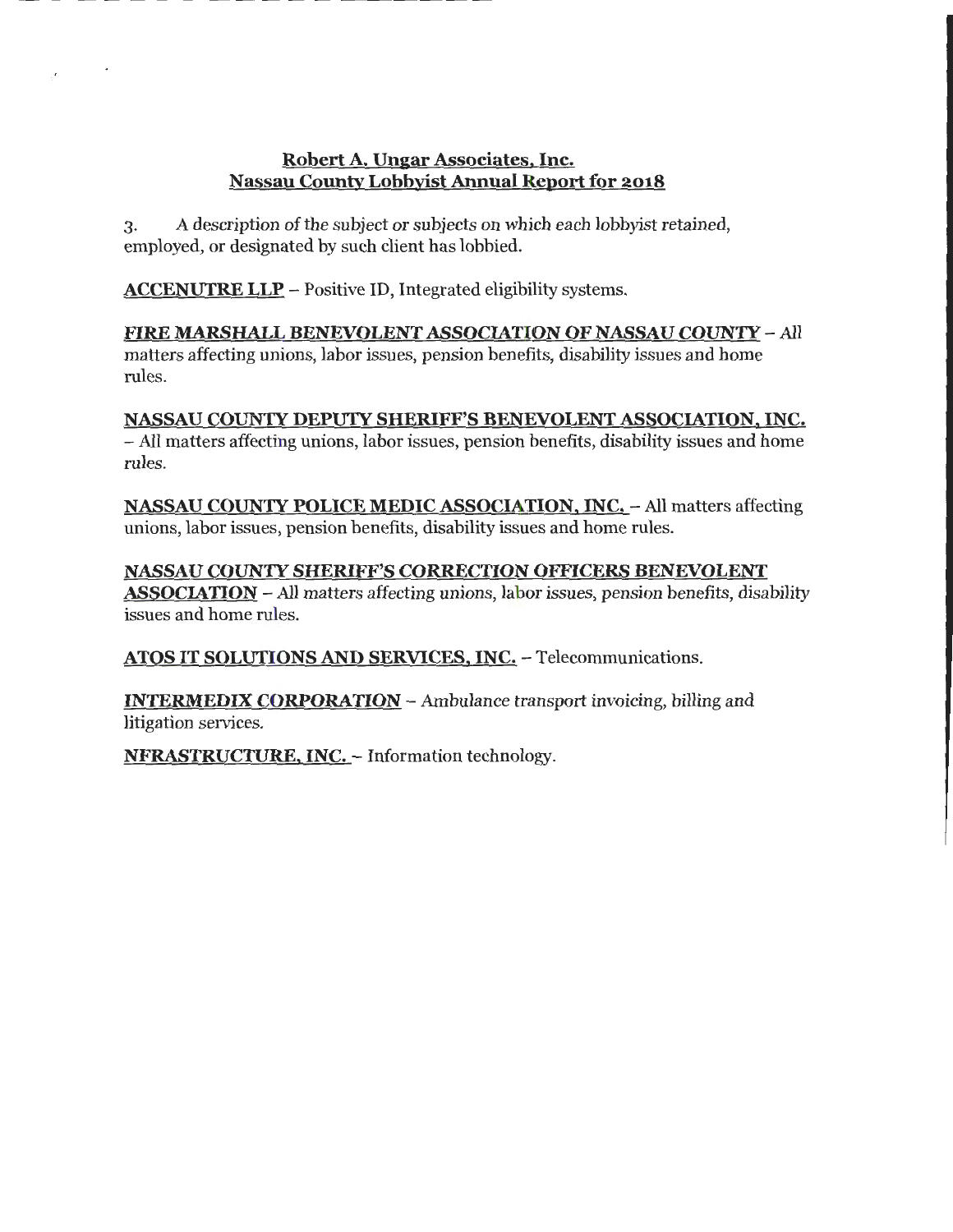#### **Robert A. Ungar Associates, Inc. Nassau County Lobbyist Annual Report for 2018**

 $\sim$   $\omega$ 

 $\mathcal{G}$ 

5. List below amounts for any compensation paid or owed to the lobbyist during the prior year for the purposes of lobbying. Such amounts shall be detailed as to amount, to who paid and for what purpose.

| <u>Amount</u> | <b>Details</b>                                                             |
|---------------|----------------------------------------------------------------------------|
| \$120,000.00  | <b>ACCENTURE LLP</b>                                                       |
| \$3,600.00    | FIRE MARSHALL BENEVOLENT ASSOCIATION OF<br>NASSAU COUNTY, INC.             |
| \$3,000.00    | NASSAU COUNTY DEPUTY SHERIFF'S BENEVOLENT<br>ASSOCIATION, INC.             |
| \$6,000.00    | NASSAU COUNTY POLICE MEDICS ASSOCIATION, INC.                              |
| \$24,000.00   | NASSAU COUNTY SHERIFF'S CORRECTION OFFICER<br>BENEVOLENT ASSOCIATION, INC. |
| \$84,000.00   | ATOS IT SOLUTIONS AND SERVICES, INC.                                       |
| \$35,000.00   | <b>INTERMEDIX CORPORATION</b>                                              |
| \$3,500.00    | NFRASTRUCTURE                                                              |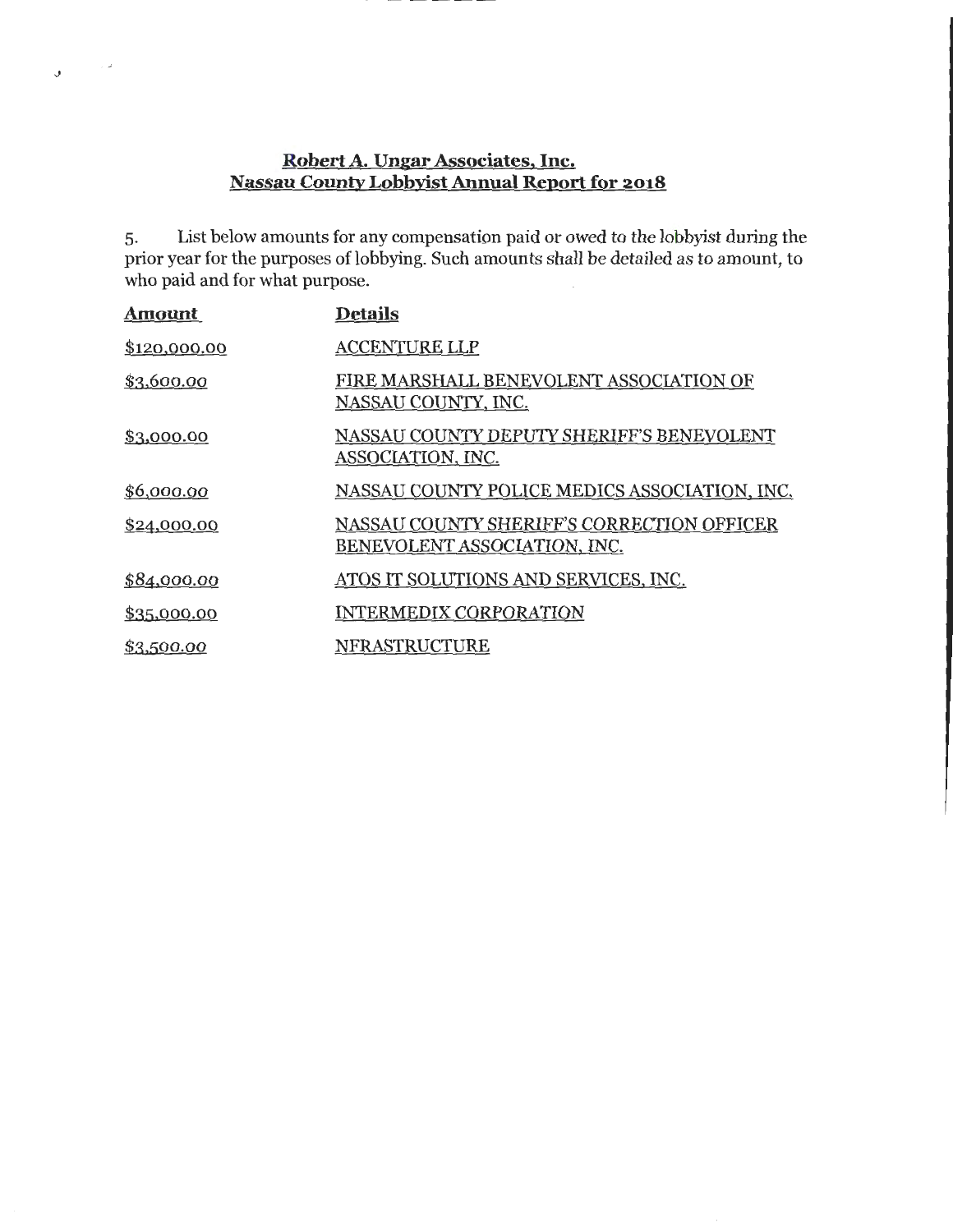

# County of Nassau

# Lobbyist Client Annual Report

### For the reporting year 2018

1. Name, address and telephone number of client utilizing a lobbyist:

Accenture LLP 800 Connecticut Avenue NW Suite 600 Washington, District of Columbia 20006 202-533-11 00

2. Name, address and telephone number of each lobbyist retained, employed, or designated by client:

Robert A. Ungar Associates, Inc. 200 Garden City Plaza, Suite 201 Garden City, New York 11530 516-227-2400

3. A description of the subject or subjects on which each lobbyist retained, employed or designated by such client has lobbied:

Ongoing technology discussions

1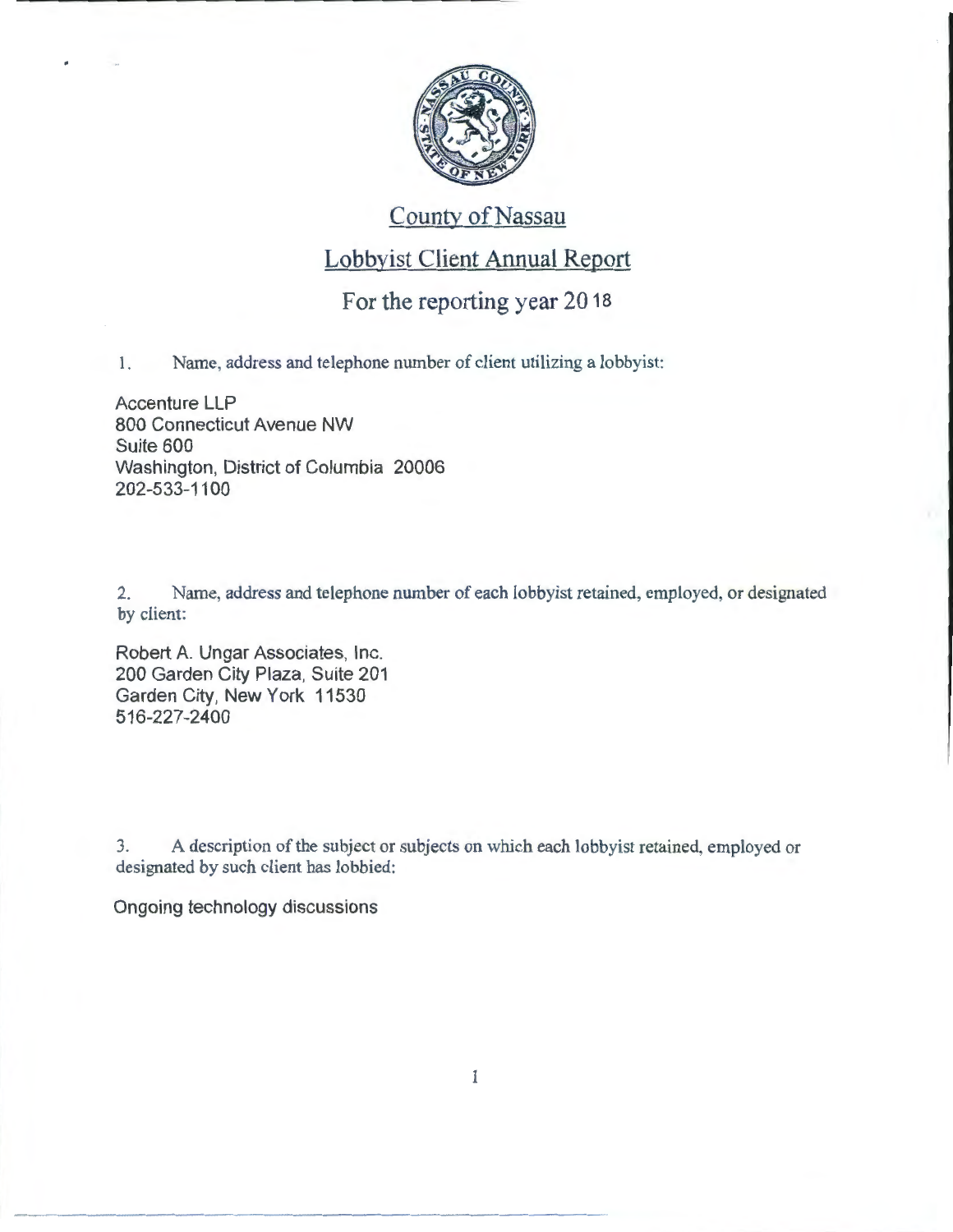4. Names of the persons and agencies before which such lobbyist has lobbied:

**Nassau County Government** 

 $\bar{\bf r}$ 

 $\bar{\mathbf{z}}$ 

--------------------------

5. List below the expenses paid or incurred in relation to the lobbyist(s) retained by client or for any other lobbying:

| Amount    | Details                                                  |
|-----------|----------------------------------------------------------|
| \$120,000 | Compensation for 2018 paid to Robert A. Ungar Associates |
|           |                                                          |
|           |                                                          |
|           |                                                          |
|           |                                                          |
|           |                                                          |
|           |                                                          |
|           |                                                          |
|           |                                                          |
|           |                                                          |
|           |                                                          |
|           |                                                          |